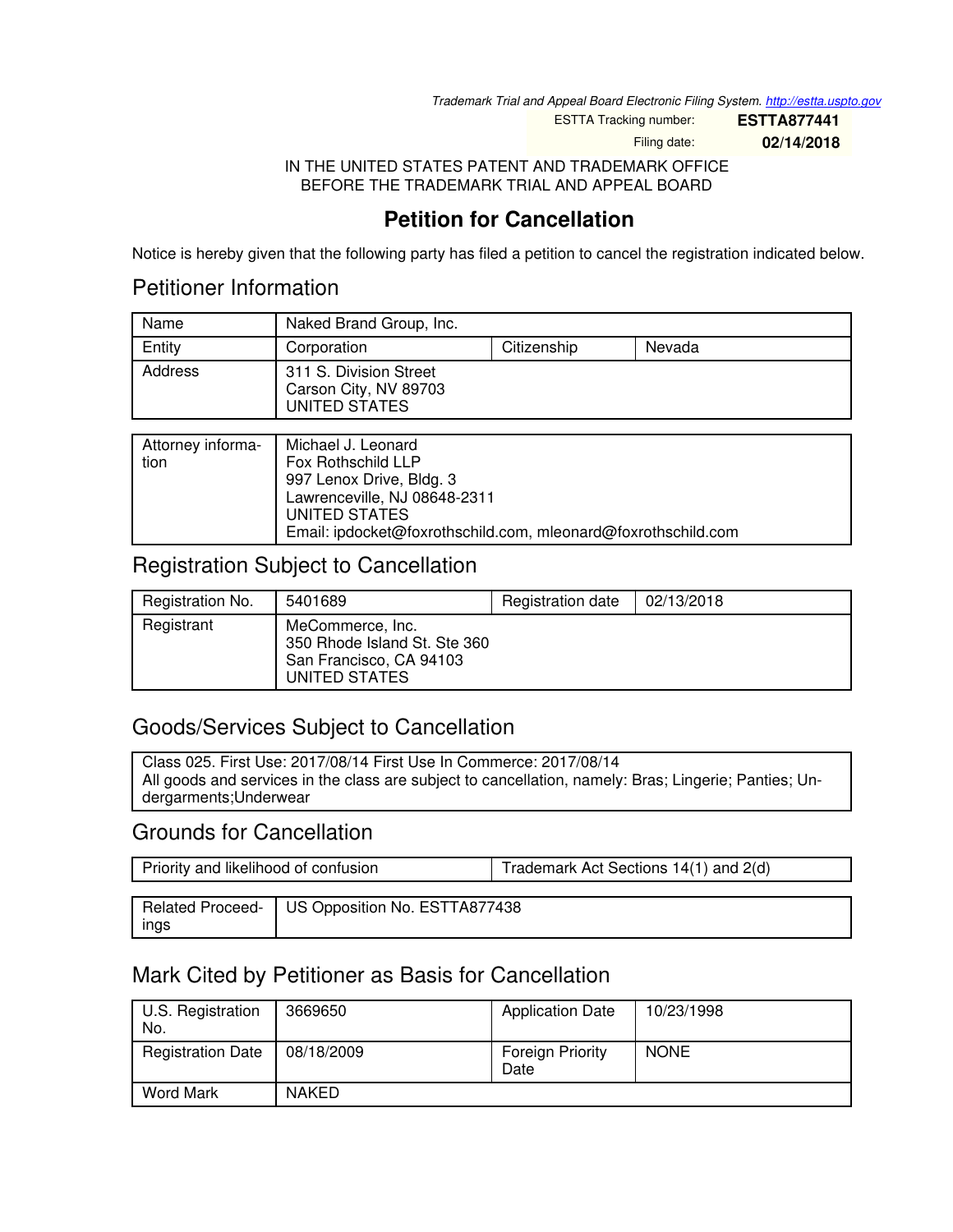| Design Mark            | <b>NAKED</b>                                                                                                                                                                                                                                                                                                                                                                                                                                                                                                                                                                                                                                                |
|------------------------|-------------------------------------------------------------------------------------------------------------------------------------------------------------------------------------------------------------------------------------------------------------------------------------------------------------------------------------------------------------------------------------------------------------------------------------------------------------------------------------------------------------------------------------------------------------------------------------------------------------------------------------------------------------|
| Description of<br>Mark | <b>NONE</b>                                                                                                                                                                                                                                                                                                                                                                                                                                                                                                                                                                                                                                                 |
| Goods/Services         | Class 025. First use: First Use: 1998/06/01 First Use In Commerce: 2009/05/09<br>[ MEN'S CLOTHING, namely, CAPS; ] T-SHIRTS, TOPS, [ TANK TOPS, JACK-<br>ETS, PANTS, TROUSERS, JEANS, SHORTS;   LOUNGEWEAR, [ROBES,<br>BATHROBES, J PAJAMAS, BOXER SHORTS, UNDERGARMENTS, J SWIM-<br>WEAR, BATHING TRUNKS; WOMEN'S CLOTHING, NAMELY, CAPS; T-<br>SHIRTS, I TANK TOPS, I CROP TOPS, BLOUSES, DRESSES, SKIRTS,<br>PANTS, JEANS, COATS,   LINGERIE, BRAS,   UNDERGARMENTS, UNDER-<br>GARMENT THONGS, BUSTIERS, CORSETS, J CAMISOLES, CHEMISES,<br>NIGHTGOWNS, PEIGNOIRSETS, TEDDIES, PAJAMAS, ROBES, BATH-<br>ROBES, I SWIMWEAR, BATHING SUITS, BEACH THONGS I |

| Attachments | 75568492#TMSN.png(bytes)<br>NAKED-5 Petition for Cancellation.pdf(14678 bytes) |
|-------------|--------------------------------------------------------------------------------|
|             |                                                                                |
| Signature   | /m  /                                                                          |
| Name        | Michael J. Leonard                                                             |
| Date        | 02/14/2018                                                                     |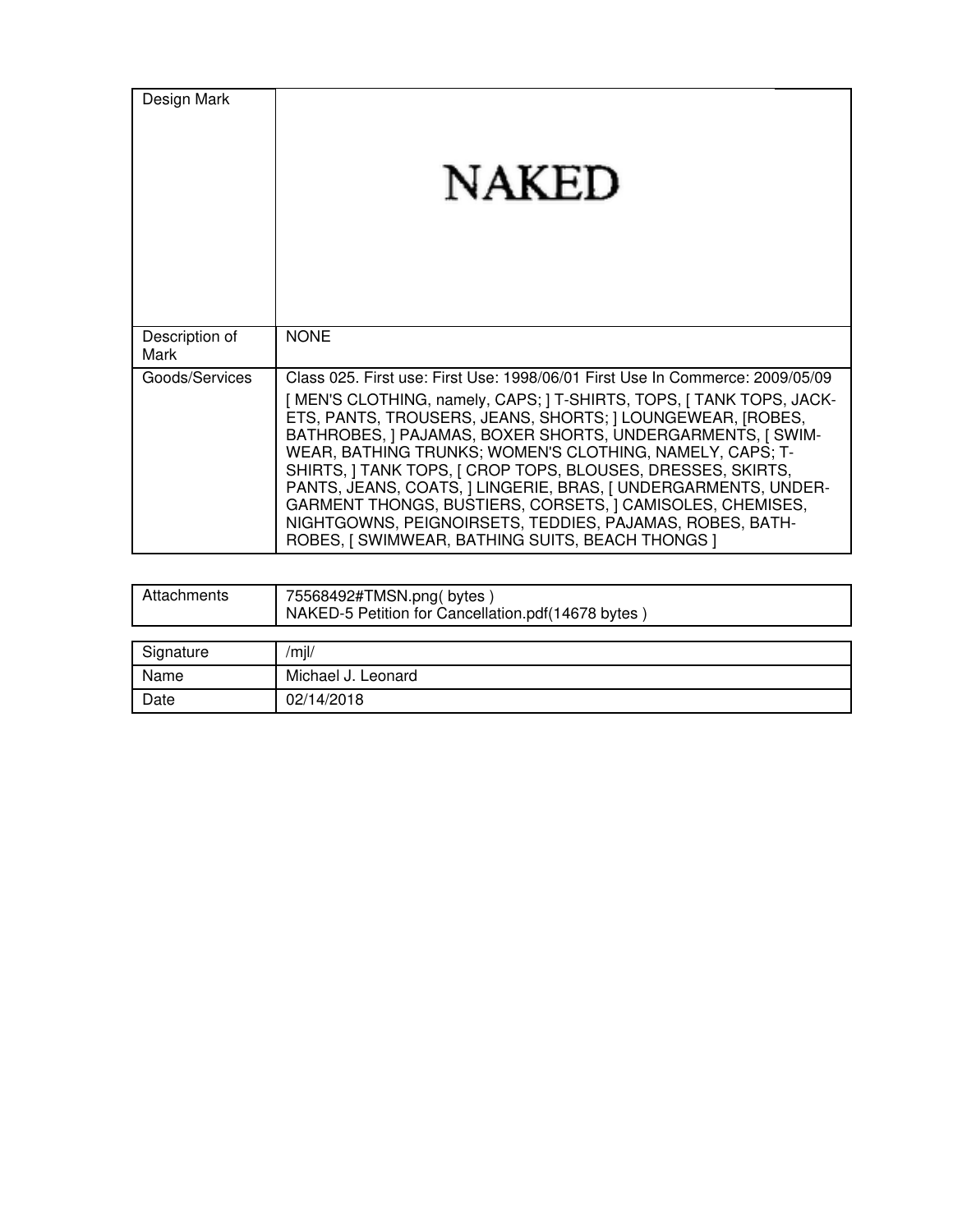#### UNITED STATES PATENT AND TRADEMARK OFFICE TRADEMARK TRIAL AND APPEAL BOARD

In re: Registration No. 5401689 Registered 13 February 2018

#### **NAKED BRAND GROUP, INC.**

Petitioner,

Cancellation No.:

-against-

#### **MECOMMERCE, INC. DBA THIRDLOVE**

Respondent.

### **PETITION FOR CANCELLATION**

Petitioner Naked Brand Group, Inc. ("Petitioner"), a Nevada corporation, believes that it is or will be damaged by the continued registration of Registration No. 5,401,689 for NAKED-5 ("the '893 Registration") and hereby petitions to cancel the same. As grounds for cancellation, Petitioner alleges as follows:

1. Petitioner is the owner of U.S. Registration No. 3,669,650 for the mark NAKED, covering goods described as "t-shirts, tops, loungewear, pajamas, boxer shorts, undergarments, tank tops, lingerie, bras, camisoles, chemises, nightgowns, peignoir sets, teddies, pajamas, robes, bathrobes," in International Class 025 (collectively "Petitioner's Goods").

2. Petitioner's U.S. Registration No. 3,669,650 is incontestable and entitled to a constructive date of first use of 23 March 1998.

3. The foregoing Registration is not limited by channels of trade or classes of purchasers. Petitioner's Registration is valid, subsisting and is *prima facie* evidence of the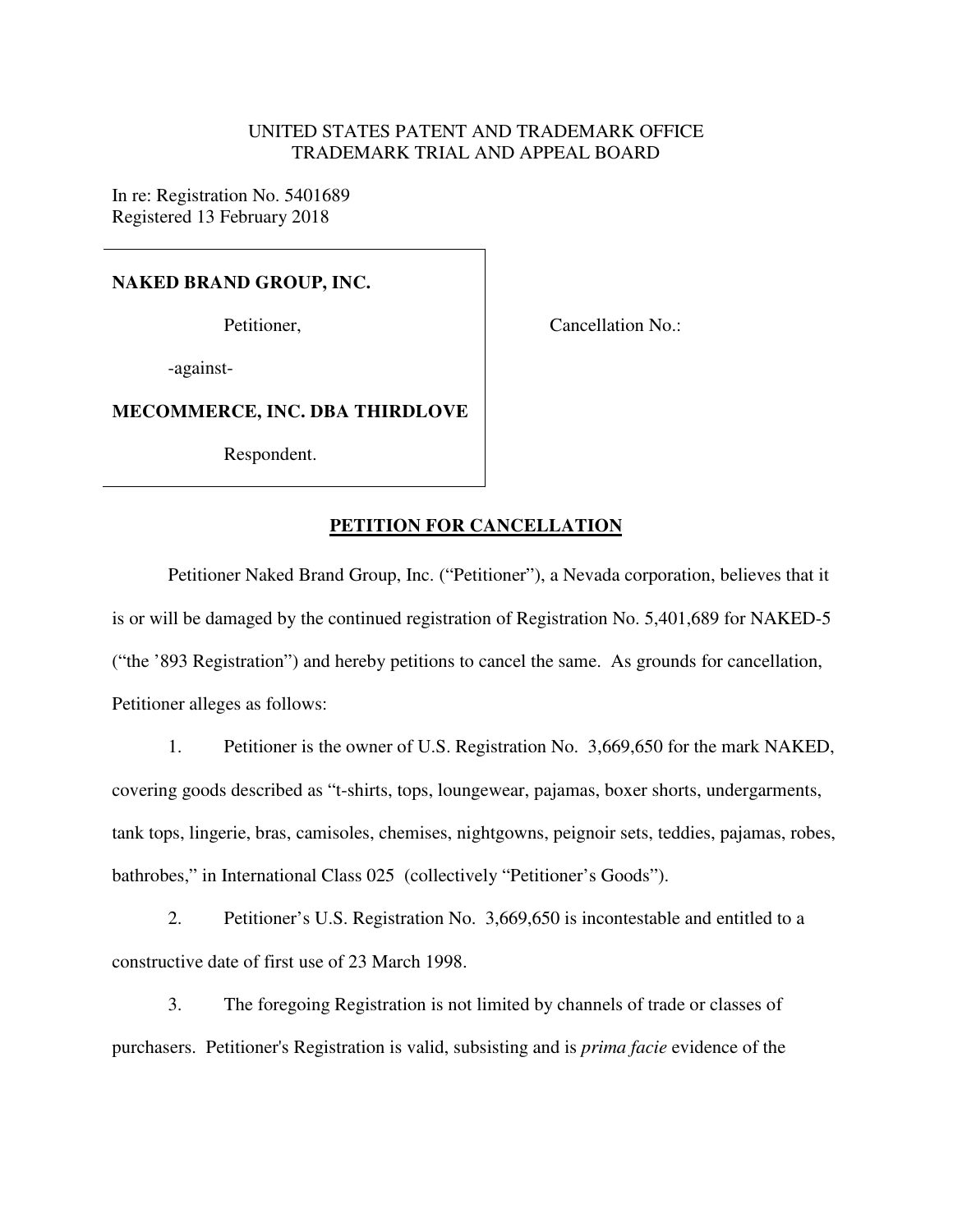validity of the registered Mark set forth therein, and Petitioner's exclusive right to use the registered Mark set forth therein in connection with the goods specified in the registration.

4. Through Petitioner's continuous use of its NAKED mark in connection with Petitioner's Goods, the NAKED mark has become well known to the general consuming public of Petitioner's Goods.

5. In correspondence dated 14 February 2017, Respondent was placed on notice of Petitioner's rights in and to the NAKED mark.

6. Notwithstanding Petitioner's superior prior rights in the NAKED mark in connection with Petitioner's Goods, on 18 August 2017, Respondent filed an application for registration of the mark NAKED-5 in connection with goods described as "Bras; Lingerie; Panties; Undergarments; Underwear" based on Respondent's claim of a 14 August 2017 date of first use in commerce. Respondent's application, Serial No. 87/574345 (the '345 Application") issued as the Registration No. 5,401,689 on 13 February 2018.

7. In support of the '345 Application, Respondent's Founder, David Spector, signed a declaration attesting to the following:

To the best of the signatory's knowledge and belief, no other persons, except, if applicable, concurrent users, have the right to use the mark in commerce, either in the identical form or in such near resemblance as to be likely, when used on or in connection with the goods/services of such other persons, to cause confusion or mistake, or to deceive.

To the best of the signatory's knowledge, information, and belief, formed after an inquiry reasonable under the circumstances, the allegations and other factual contentions made above have evidentiary support.

The signatory being warned that willful false statements and the like are punishable by fine or imprisonment, or both, under 18 U.S.C. § 1001, and that such willful false statements and the like may jeopardize the validity of the application or submission or any registration resulting therefrom, declares that all statements made of his/her own knowledge are true and all statements made on information and belief are believed to be true.

2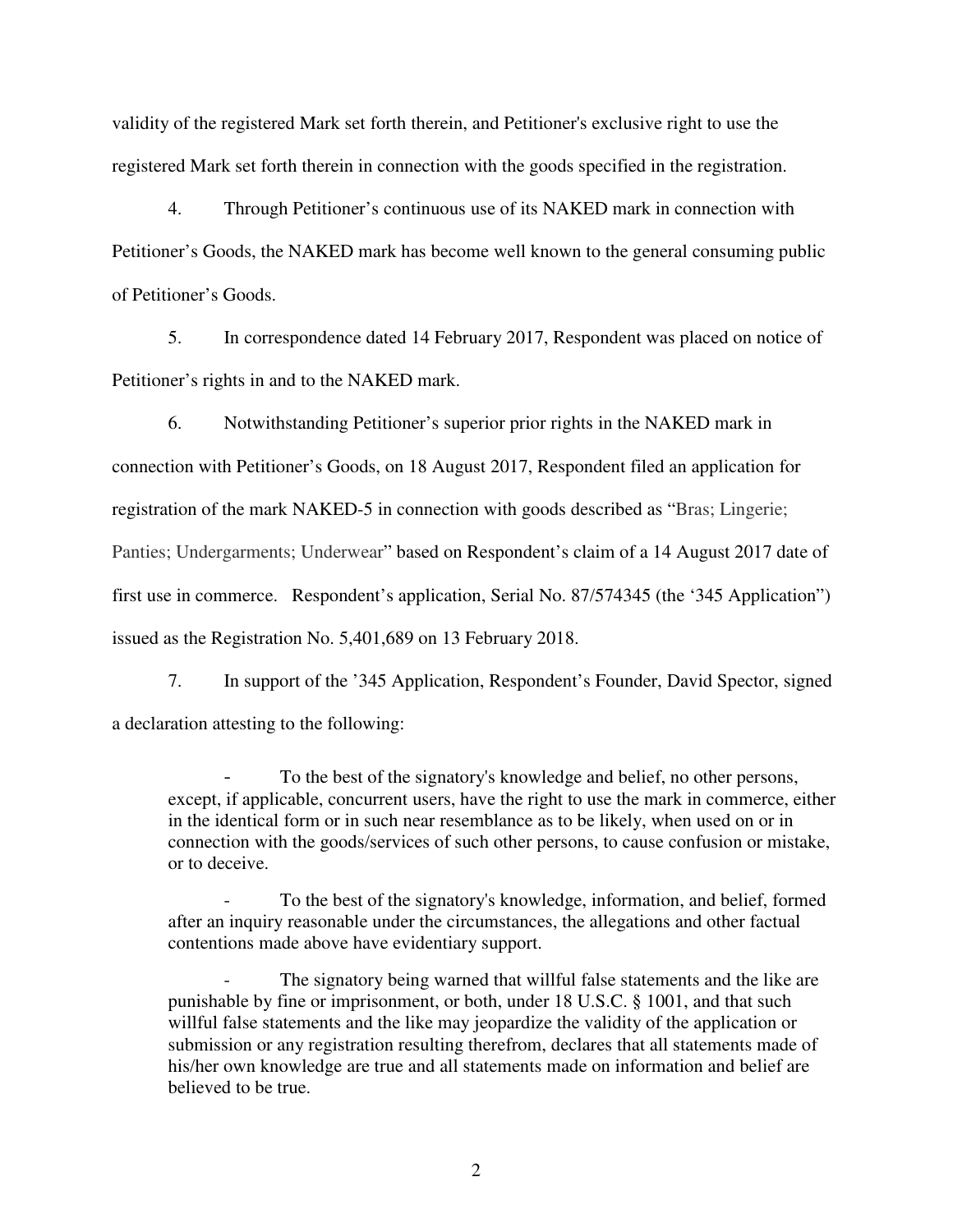8. At the time Respondent filed the '345 Application and at all times during the prosecution of the same, Respondent knew of Petitioner's prior use of the NAKED mark.

9. Since its initial use of the NAKED Mark, Petitioner has made a substantial investment in advertising, promoting and selling Petitioner's Goods under its NAKED Mark. Petitioner has extensively used, advertised, promoted, offered, and sold Petitioner's Goods to the public through various channels of trade in commerce, including the internet. Petitioner's customers and the public in general know and recognize Petitioner's NAKED Mark and associate same with Petitioner and/or Petitioner's Goods. Petitioner has built extensive notoriety and goodwill in connection with the offering of goods under Petitioner's NAKED Mark.

10. Petitioner will rely upon its ownership of its federal trademark registration for the mark NAKED and the common law rights it has obtained through its prior and continuous use of its NAKED Mark in commerce throughout the United States dating back to at least as early as June of 1998.

11. Respondent's NAKED-5 mark fully incorporates Petitioner's NAKED Mark, and is likely to cause confusion or mistake or to deceive purchasers resulting in damage and detriment to Petitioner and its reputation.

12. Respondent's filing date of 18 August 2017 is subsequent to the filing and registration date of Petitioner's NAKED Registration as set forth above.

13. Respondent's claimed 14 August 2017 date of first use for its NAKED-5 mark is subsequent to Petitioner's date of first use of its NAKED mark.

3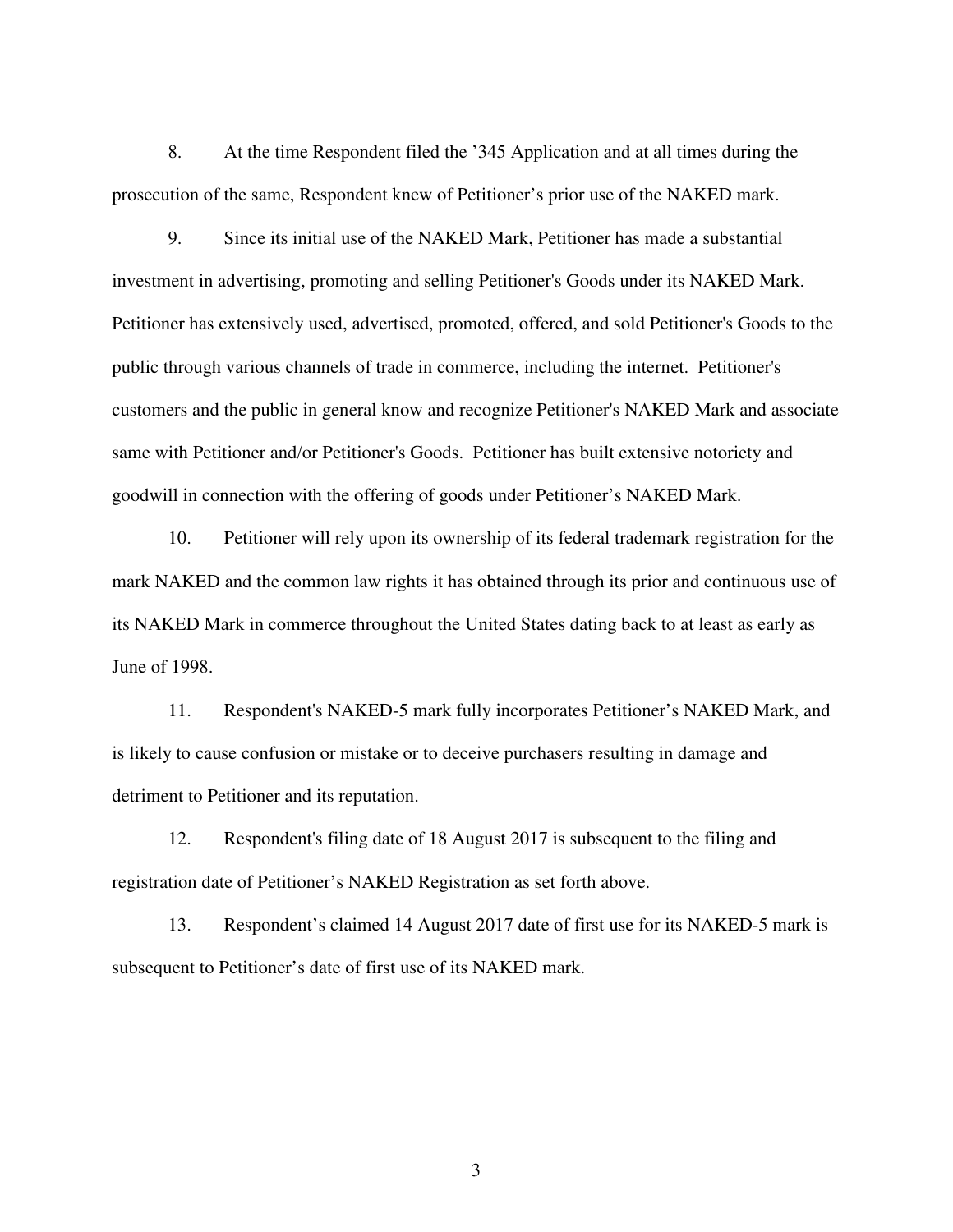14. Petitioner's and Respondent's Goods are identical and are offered through the same channels of trade and purchased and used by the same class of purchasers. Respondent's Goods are not limited and are thus, presumed to travel in the same channels of trade, including those utilized for Petitioner's Goods, to the same class(es) of consumers.

15. The inclusion of the "-5" term in conjunction with the NAKED term to form Respondent's composite NAKED-5 mark is insufficient to avoid confusion, mistake or wrongful association between the respective parties' marks, especially given the fact that Respondent's Goods are identical to those of Petitioner.

16. Petitioner's customers, and the public in general, are likely to be confused, mistaken or deceived as to the origin, affiliation, endorsement and sponsorship of Respondent's Goods sold, offered for sale, and marketed under Respondent's NAKED-5 mark and misled into believing that such Goods are produced, distributed, offered, sold, or are in some way associated with Petitioner, to the damage and detriment of Petitioner and its reputation.

17. Petitioner will be damaged by Respondent's continued registration of the NAKED-5 mark as set forth in Registration No. 5,401,689 in that Respondent's mark is confusingly similar to Petitioner's NAKED Mark and is allegedly used in connection with Goods identical to, and/or closely related to Petitioner's Goods.

18. Respondent's continued registration of the NAKED-5 mark is contrary to 15 U.S.C. § 1052 and will violate and diminish the prior and superior rights of Petitioner to its NAKED Mark.

4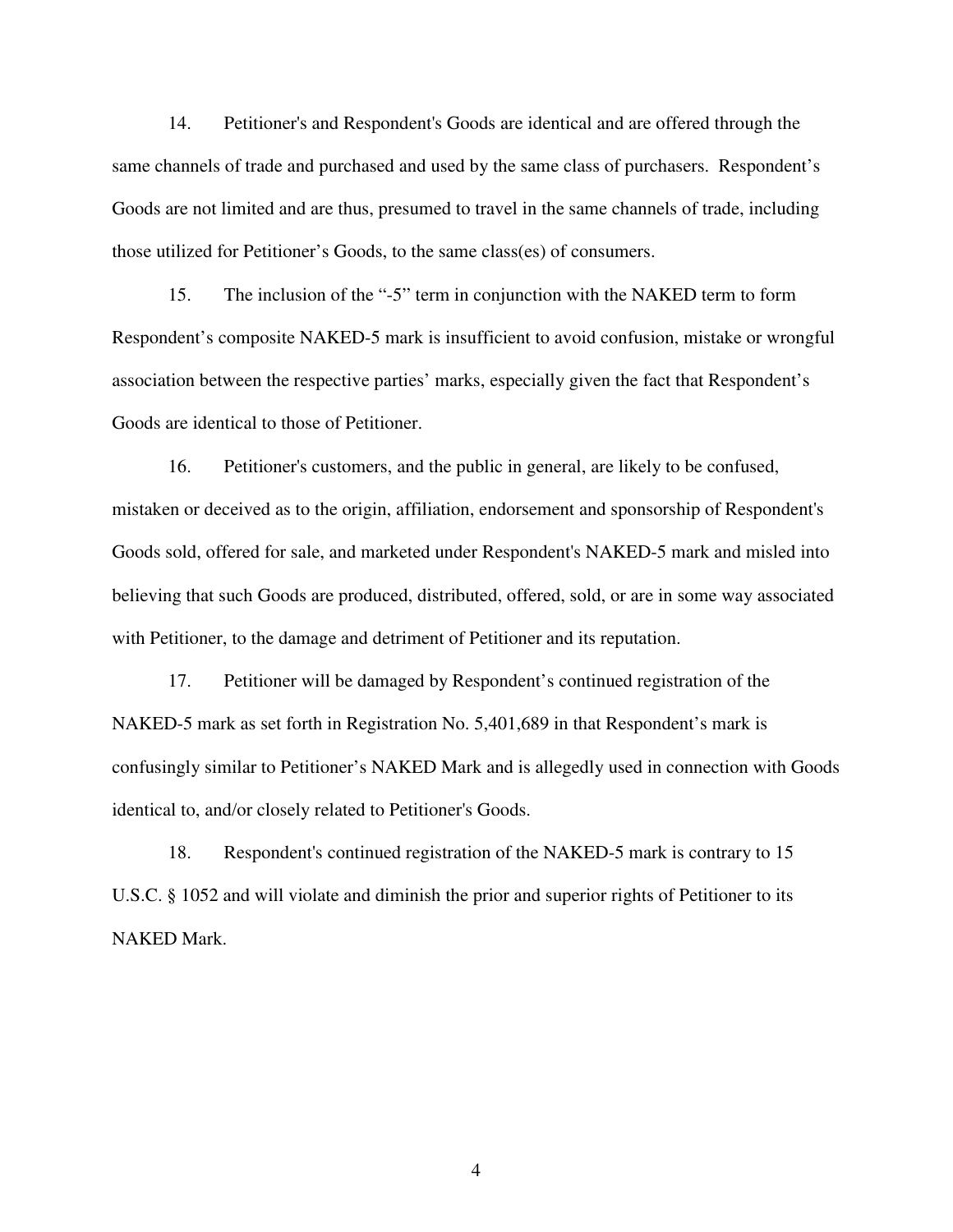WHEREFORE, Petitioner respectfully requests that this Petition for Cancellation be

sustained in favor of Petitioner and that Registration No. 5,401,689 be cancelled.

Respectfully submitted,

Date: 14 February 2018 By: s/michael leonard/ Michael J. Leonard Gerard P. Norton Christopher D. Olszyk, Jr.

> FOX ROTHSCHILD LLP 997 Lenox Avenue, Building 3 Lawrenceville, NJ 08648-2311 *ipdocket@foxrothschild.com*

*Attorneys for Petitioner Naked Brand Group Inc.*